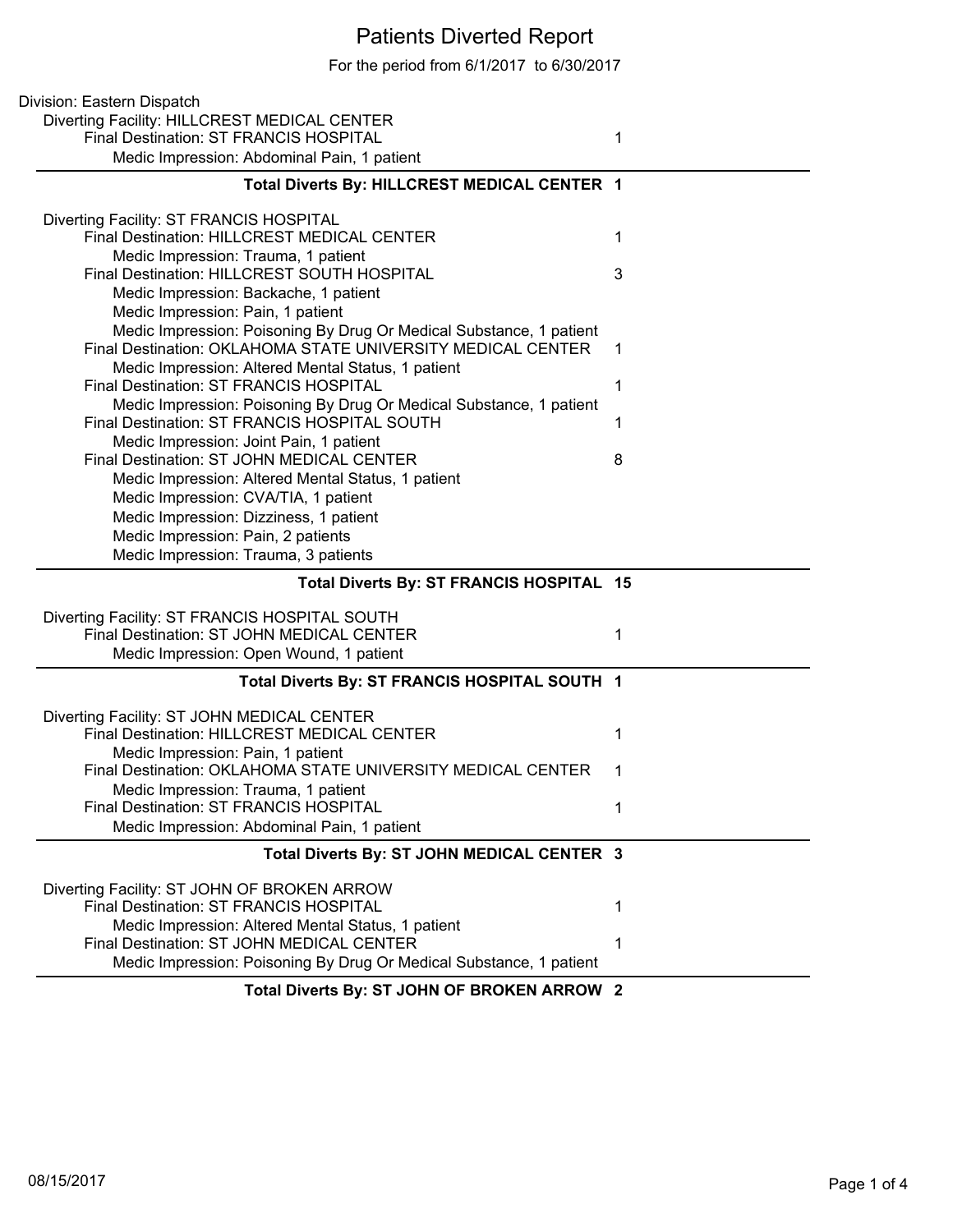| Division: Western Dispatch                                                                                |                |
|-----------------------------------------------------------------------------------------------------------|----------------|
| Diverting Facility: BAPTIST INTEGRIS MEDICAL CENTER<br>Final Destination: ALLIANCE HEALTH - DEACONESS     | 8              |
| Medic Impression: Abdominal Pain, 1 patient                                                               |                |
| Medic Impression: Cardiac Arrest, 1 patient                                                               |                |
| Medic Impression: Dependence On Oxygen, Patient Unable To Self-Admin, 1 patient                           |                |
| Medic Impression: Pain, 2 patients                                                                        |                |
| Medic Impression: Respiratory Abnormality, 1 patient                                                      |                |
| Medic Impression: Seizures, 2 patients                                                                    |                |
| Final Destination: CANADIAN VALLEY INTEGRIS REGNL                                                         | $\overline{2}$ |
| Medic Impression: Altered Mental Status, 1 patient                                                        |                |
| Medic Impression: Nausea/Vomiting, 1 patient                                                              |                |
| Final Destination: INTEGRIS MEDICAL CENTER - EDMOND                                                       | 2              |
| Medic Impression: Asthma, 1 patient                                                                       |                |
| Medic Impression: Syncope, 1 patient<br>Final Destination: MERCY HEALTH CENTER                            |                |
| Medic Impression: Trauma, 2 patients                                                                      | $\overline{2}$ |
| Final Destination: SOUTHWEST INTEGRIS MEDICAL CEN                                                         | 1              |
| Medic Impression: Trauma, 1 patient                                                                       |                |
| Final Destination: WOMEN AND CHILDREN'S AT OU MED CENTER                                                  | 1              |
| Medic Impression: Trauma, 1 patient                                                                       |                |
|                                                                                                           |                |
| Total Diverts By: BAPTIST INTEGRIS MEDICAL CENTER 16                                                      |                |
| Diverting Facility: MERCY HEALTH CENTER                                                                   |                |
| Final Destination: ALLIANCE HEALTH - DEACONESS                                                            | 1              |
| Medic Impression: Dizziness, 1 patient                                                                    |                |
| Final Destination: BAPTIST INTEGRIS MEDICAL CENTER                                                        | 1              |
| Medic Impression: Fever, 1 patient                                                                        |                |
| Final Destination: OKLAHOMA HEART HOSPITAL                                                                | 1              |
| Medic Impression: Chest Pain Non-Cardiac, 1 patient<br>Final Destination: OU MEDICAL CENTER EDMOND        | 1              |
| Medic Impression: Abdominal Pain, 1 patient                                                               |                |
| Final Destination: PRESBYTERIAN TOWER-OU MEDICAL                                                          | 1              |
| Medic Impression: Trauma, 1 patient                                                                       |                |
| Final Destination: ST. ANTHONY HEALTHPLEX NORTH                                                           | $\overline{2}$ |
| Medic Impression: Mental Health/Psychatric Illness, 1 patient                                             |                |
| Medic Impression: Trauma, 1 patient                                                                       |                |
| Total Diverts By: MERCY HEALTH CENTER 7                                                                   |                |
|                                                                                                           |                |
| Diverting Facility: NORMAN REGIONAL HEALTHPLEX<br>Final Destination: NORMAN REGIONAL HOSPITAL             | 1              |
| Medic Impression: Syncope, 1 patient                                                                      |                |
|                                                                                                           |                |
| Total Diverts By: NORMAN REGIONAL HEALTHPLEX 1                                                            |                |
| Diverting Facility: NORMAN REGIONAL HOSPITAL                                                              |                |
| Final Destination: NORMAN REGIONAL HEALTHPLEX                                                             | 1              |
| Medic Impression: Pain, 1 patient                                                                         |                |
| Total Diverts By: NORMAN REGIONAL HOSPITAL 1                                                              |                |
|                                                                                                           |                |
| Diverting Facility: NORMAN REGIONAL MEDICAL CENTER - MOORE<br>Final Destination: NORMAN REGIONAL HOSPITAL |                |
| Medic Impression: Mental Health/Psychatric Illness, 1 patient                                             | 1              |
|                                                                                                           |                |
| Total Diverts By: NORMAN REGIONAL MEDICAL CENTER - MOORE 1                                                |                |
| Diverting Facility: OKLAHOMA CITY VA HOSPITAL                                                             |                |
| Final Destination: ALLIANCE HEALTH - DEACONESS                                                            | 1              |
| Medic Impression: Altered Mental Status, 1 patient                                                        |                |
| Final Destination: BAPTIST INTEGRIS MEDICAL CENTER                                                        | 2              |
| Medic Impression: Alcohol Abuse, 1 patient                                                                |                |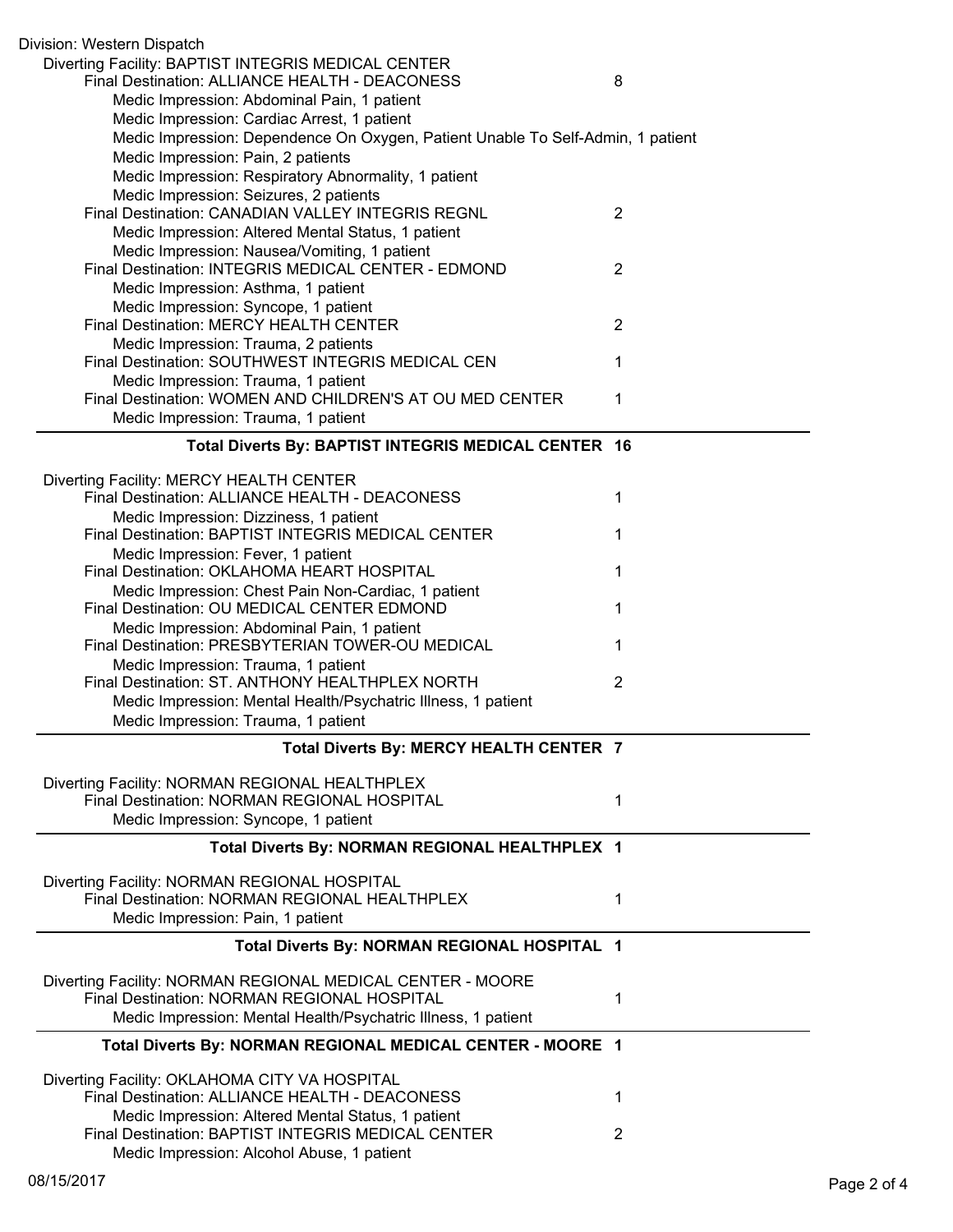| Medic Impression: Chest Pain Non-Cardiac, 1 patient                                                    |                |
|--------------------------------------------------------------------------------------------------------|----------------|
| Final Destination: CANADIAN VALLEY INTEGRIS REGNL                                                      | 1              |
| Medic Impression: Adverse Effect Of Substance, 1 patient<br>Final Destination: MERCY HEALTH CENTER     | 1              |
| Medic Impression: Backache, 1 patient                                                                  |                |
| Final Destination: NORMAN REGIONAL HOSPITAL                                                            | 1              |
| Medic Impression: Pain, 1 patient<br>Final Destination: OKLAHOMA CITY VA HOSPITAL                      | 1              |
| Medic Impression: Altered Mental Status, 1 patient                                                     |                |
| Final Destination: PRESBYTERIAN TOWER-OU MEDICAL                                                       | $\overline{2}$ |
| Medic Impression: Altered Mental Status, 1 patient                                                     |                |
| Medic Impression: Diabetes Mellitus Uncontrolled, 1 patient<br>Final Destination: ST ANTHONYS HOSPITAL | 4              |
| Medic Impression: Altered Mental Status, 1 patient                                                     |                |
| Medic Impression: Hallucinations, 1 patient                                                            |                |
| Medic Impression: Mental Health/Psychatric Illness, 1 patient                                          |                |
| Medic Impression: Respiratory Abnormality, 1 patient                                                   |                |
| Total Diverts By: OKLAHOMA CITY VA HOSPITAL 13                                                         |                |
| Diverting Facility: OKLAHOMA HEART HOSPITAL                                                            |                |
| Final Destination: MERCY HEALTH CENTER                                                                 | 1              |
| Medic Impression: Hemorrhage, 1 patient                                                                |                |
| Total Diverts By: OKLAHOMA HEART HOSPITAL 1                                                            |                |
|                                                                                                        |                |
| Diverting Facility: OKLAHOMA HEART HOSPITAL SOUTH<br>Final Destination: ALLIANCE HEALTH - MIDWEST      | 1              |
| Medic Impression: Pain, 1 patient                                                                      |                |
| Final Destination: SOUTHWEST INTEGRIS MEDICAL CEN                                                      | 2              |
| Medic Impression: Dizziness, 1 patient                                                                 |                |
| Medic Impression: Respiratory Abnormality, 1 patient                                                   |                |
|                                                                                                        |                |
| Total Diverts By: OKLAHOMA HEART HOSPITAL SOUTH 3                                                      |                |
| Diverting Facility: PRESBYTERIAN TOWER-OU MEDICAL                                                      |                |
| Final Destination: ALLIANCE HEALTH - DEACONESS                                                         | $\overline{2}$ |
| Medic Impression: Chest Pain Non-Cardiac, 1 patient                                                    |                |
| Medic Impression: Hemorrhage, 1 patient                                                                |                |
| Final Destination: BAPTIST INTEGRIS MEDICAL CENTER                                                     | 1              |
| Medic Impression: Pain, 1 patient                                                                      |                |
| Final Destination: MERCY HEALTH CENTER                                                                 | 1              |
| Medic Impression: Abdominal Pain, 1 patient<br>Final Destination: OU MEDICAL CENTER EDMOND             | 1              |
| Medic Impression: Paroxysmal Tachycardia, 1 patient                                                    |                |
| Final Destination: PRESBYTERIAN TOWER-OU MEDICAL                                                       | 1              |
| Medic Impression: Abdominal Pain, 1 patient<br>Final Destination: ST ANTHONYS HOSPITAL                 | 9              |
| Medic Impression: Altered Mental Status, 1 patient                                                     |                |
| Medic Impression: CVA/TIA, 1 patient                                                                   |                |
| Medic Impression: Hypoglycemic Coma, 1 patient                                                         |                |
| Medic Impression: Nausea/Vomiting, 1 patient                                                           |                |
| Medic Impression: Respiratory Abnormality, 2 patients                                                  |                |
| Medic Impression: Seizures, 1 patient                                                                  |                |
| Medic Impression: Syncope, 2 patients                                                                  |                |
| Total Diverts By: PRESBYTERIAN TOWER-OU MEDICAL 15                                                     |                |
| Diverting Facility: SOUTHWEST INTEGRIS MEDICAL CEN                                                     |                |
| Final Destination: ALLIANCE HEALTH - DEACONESS                                                         | 1              |
| Medic Impression: Pain, 1 patient<br>Final Destination: BAPTIST INTEGRIS MEDICAL CENTER                | 3              |